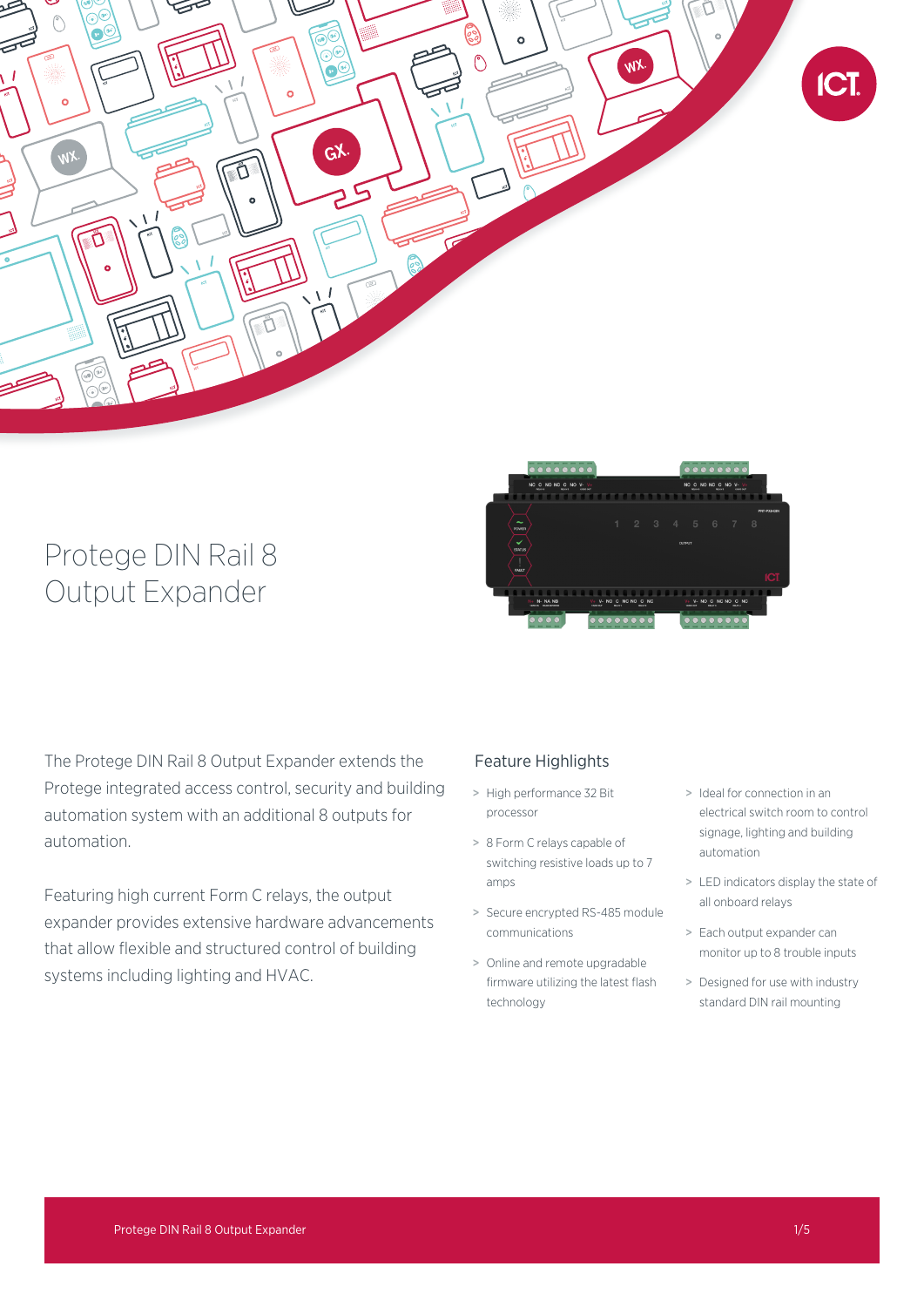## Connectivity and System Expansion

Expanding the Protege system with outputs from the output expander allows convenient, cost-effective system expansion with the following additional benefits:

- > 8 multiple-function outputs available for use in any programmable output configuration
- > Address configuration of the output expander is achieved using the address programming feature of the Protege system controller
- > Outputs can be configured to automatically turn on or resume their previous state upon restoration of power or communication failure

## **Outputs**

The output expander has 8 programmable Form C relay outputs which can be used to activate bell sirens, lighting circuits, door locks, relay accessory products and other automation points.

## Power Supply

Device power is supplied from a 12VDC input. Ultra low current requirements ensure cost-effective power distribution.

## Communication

A single RS-485 communication interface port used for all network communication functions and interconnection to other modules.

## LED Indicators

The output expander features comprehensive diagnostic indicators that can aid in diagnosing faults and conditions. LED indicators on the output expander include:

- > Status indicator
- > Fault indicator
- > Power indicator
- > Output indicators

## Upgradable Firmware

Utilizing the latest flash technology and high performance communication mediums, the firmware can be updated via the Protege interface.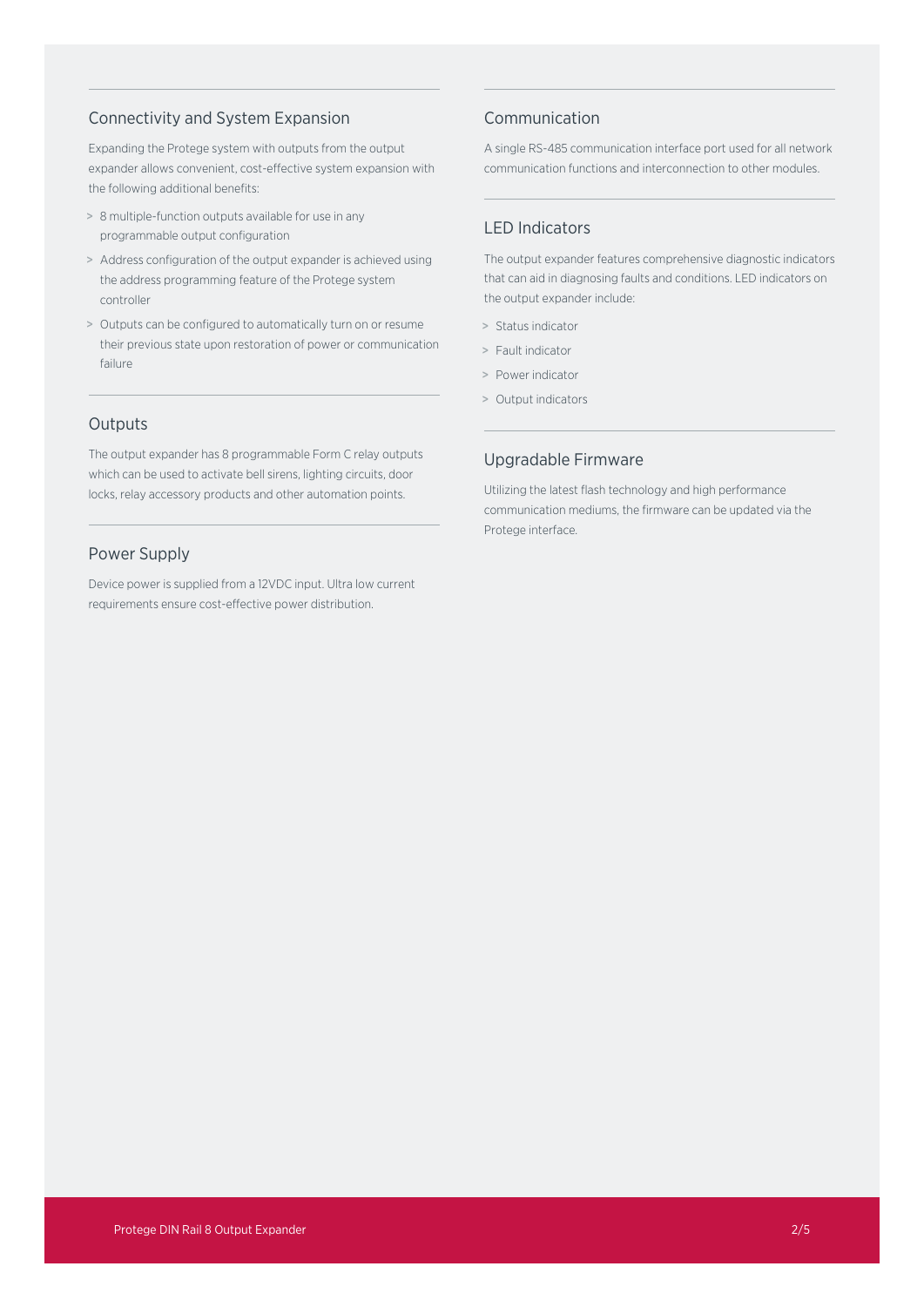## Technical Specifications

| <b>Ordering Information</b>               |                                                                     |
|-------------------------------------------|---------------------------------------------------------------------|
| PRT-PX8-DIN                               | Protege DIN Rail 8 Output Expander                                  |
| <b>Power Supply</b>                       |                                                                     |
| DC Input Voltage                          | $11-14VDC$                                                          |
| DC Output Voltage<br>(DC IN Pass-Through) | 10.83-14.0VDC 0.7A (Typical) Electronic Shutdown at 1.1A            |
| Operating Current                         | 80mA (Typical)                                                      |
| Total Combined Current*                   | 3.25A (Max)                                                         |
| Low Voltage Cutout                        | 8.7VDC                                                              |
| Low Voltage Restore                       | 10.5VDC                                                             |
| Communication                             |                                                                     |
| <b>RS-485</b>                             | Module Network                                                      |
| <b>Outputs</b>                            |                                                                     |
| Relay Outputs                             | 8 Form C relays - 7A N.O./N.C. at 30 VAC/DC resistive/inductive     |
| <b>Dimensions</b>                         |                                                                     |
| Dimensions (L x W x H)                    | 156 x 90 x 60mm (6.14 x 3.54 x 2.36")                               |
| Net Weight                                | 340g (12oz)                                                         |
| Gross Weight                              | 410g (14.5oz)                                                       |
| <b>Operating Conditions</b>               |                                                                     |
| Operating Temperature                     | UL/ULC 0° to 49°C (32° to 120°F): EU EN -10° to 55°C (14° to 131°F) |
| Storage Temperature                       | $-10$ ° to 85°C (14° to 185°F)                                      |
| Humidity                                  | 0%-93% non-condensing, indoor use only (relative humidity)          |
| Mean Time Between Failures (MTBF)         | 587,177 hours (calculated using RFD 2000 (UTE C 80-810) Standard)   |

\* The total combined current refers to the current that will be drawn from the external power supply to supply the expander and any devices connected to its outputs. The auxiliary outputs are directly connected via thermal resettable fuses to the N+ N- input terminals, and the maximum current is governed by the trip level of these fuses.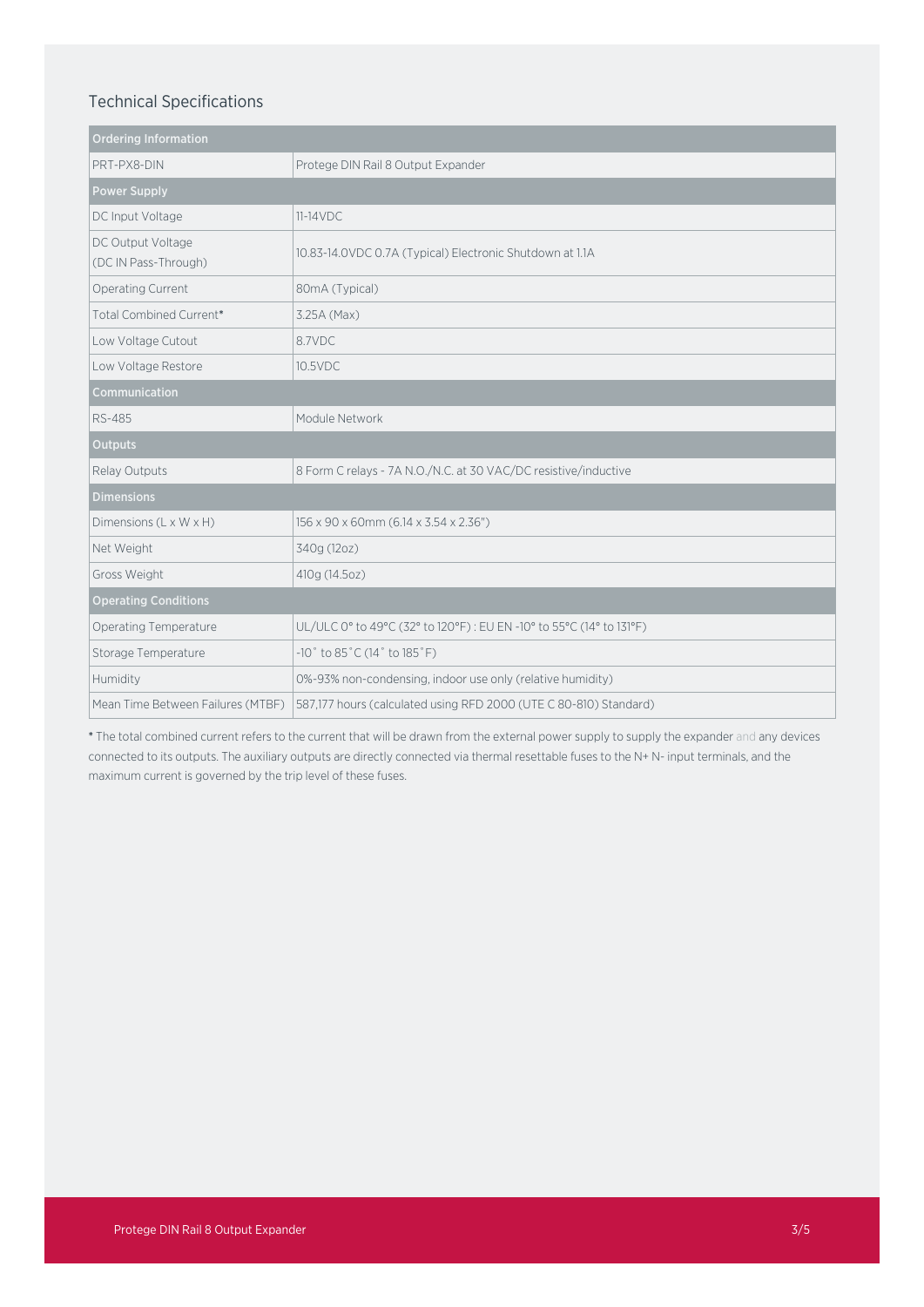## Regulatory Notices

#### RCM (Australian Communications and Media Authority (ACMA))

This equipment carries the RCM label and complies with EMC and radio communications regulations of the Australian Communications and Media Authority (ACMA) governing the Australian and New Zealand (AS/NZS) communities.

### AS/NZS 2201.1 Class 5

Protege systems conform to AS/NZS 2201.1:2007 Class 5 intruder alarm systems standards for the construction, operation, performance and installation of intruder alarm equipment and systems installed in clients' premises.

#### CE – Compliance with European Union (EU)

Conforms where applicable to European Union (EU) Low Voltage Directive (LVD) 2014/35/EU, Electromagnetic Compatibility (EMC) Directive 2014/30/EU, Radio Equipment Directive (RED)2014/53/EU and RoHS Recast (RoHS2) Directive: 2011/65/EU + Amendment Directive (EU) 2015/863.

This equipment complies with the rules of the Official Journal of the European Union, for governing the Self Declaration of the CE Marking for the European Union as specified in the above directives.

Security Grade 4, Environmental Class II, EN 50131-1:2006+A2:2017, EN 50131-3:2009, EN 50131-6:2008+A1:2014, EN 50131-10:2014, EN 50136-1:2012, EN 50136-2:2013, EN 60839-11-1:2013, Power frequency magnetic field immunity tests EN 61000-4-8, Readers Environmental Class: IVA, IK07.

#### UK Conformity Assessment (UKCA) Mark

This equipment carries the UKCA label and complies with all applicable standards.

#### UL/ULC (Underwriters Laboratories)

- > UL1610 for Central-Station Burglar-Alarm Units
- > UL294 for Access Control System Units
- > CAN/ULC S304 for Signal Receiving Centre and Premise Burglar Alarm Control Units
- > CAN/ULC S319 for Electronic Access Control Systems
- > CAN/ULC S559 for Fire Signal Receiving Centres and Systems

#### Federal Communications Commission (FCC)

FCC Rules and Regulations CFR 47, Part 15, Class A.

This equipment complies with the limits for a Class A digital device, pursuant to Part 15 of the FCC rules. Operation is subject to the following two conditions: (1) This device may not cause harmful interference; (2) This device must accept any interference received, including interference that may cause undesired operation.

#### Industry Canada

#### ICES-003

This is a Class A digital device that meets all requirements of the Canadian Interference-Causing Equipment Regulations. Cet appareil numérique de la classe A est conforme à la norme NMB-003 du Canada.

CAN ICES-3 (A)/NMB-3(A)

> For a full regulatory and approval list please visit the ICT website.